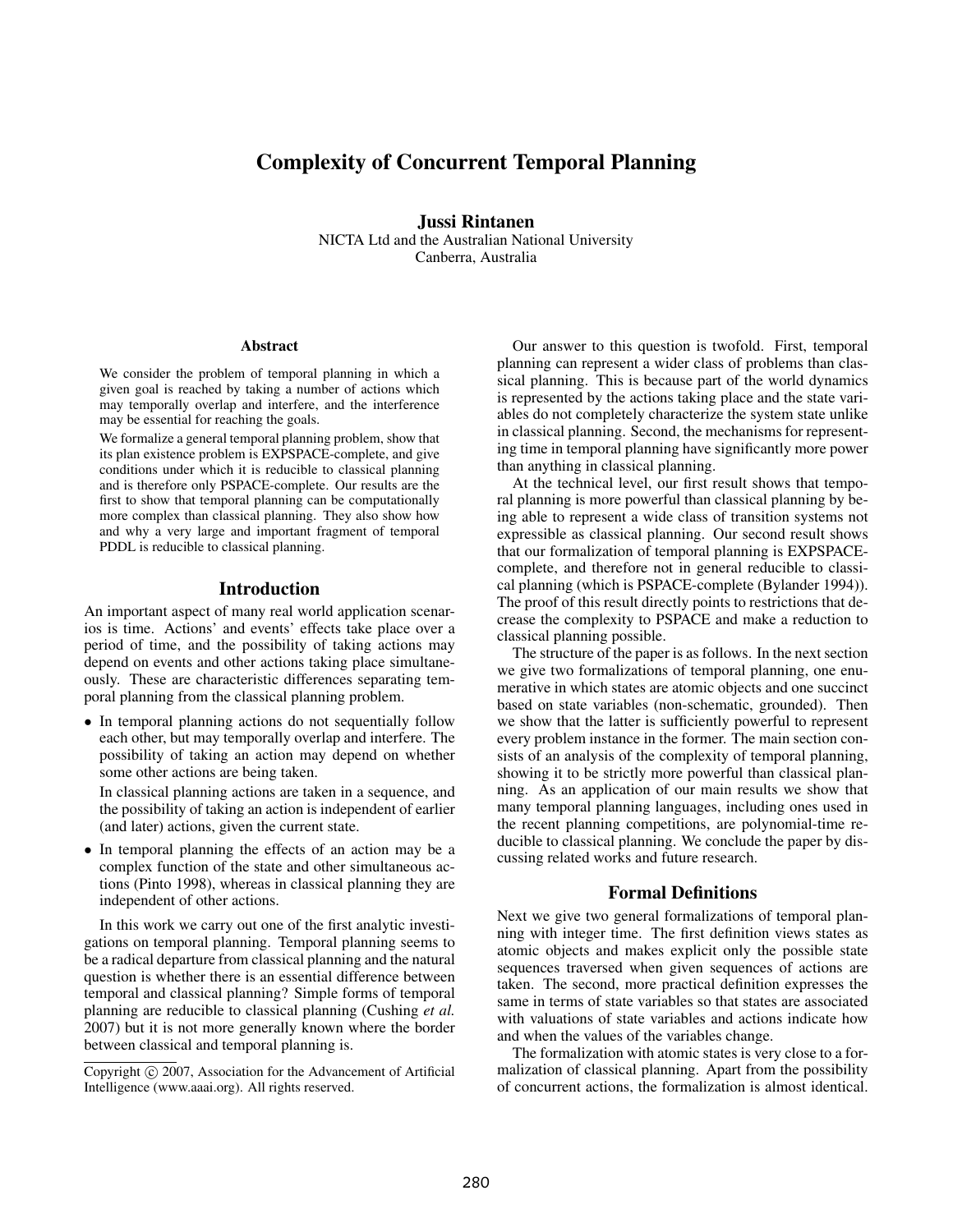A remarkable feature of the formalization is that action *duration*, which is an important concept in temporal planning, does not explicitly show up at this level.

#### General Formulation without State Variables

Definition 1 *A* problem instance *in temporal planning is*  $\langle S, I, O, R, G \rangle$  where

- S *is a finite set of states,*
- $I \in S$  *is* the initial state,
- O *is a finite set of* actions*,*
- $R: 2^O \rightarrow 2^{S \times S}$  assigns each set of actions a partial *function (a binary relation) on the states and fulfills the property CUS explained below, and*
- $G \subseteq S$  *is the set of* goal states.

The function  $R$  associates possible sets of joint actions a transition relation: a state  $s$  has the successor state  $s'$  when actions  $O_1$  are taken if  $(s, s') \in R(O_1)$ . If there is no  $(s, s') \in R(O_1)$  for a given state s, then it is not possible to take the actions  $O_1$  in s.

We require that for every state the set of possible actions is closed under subsets (*CUS*): for every  $s \in S$ , if there is  $(s, s_1) \in R(O_1)$  for some  $s_1 \in S$ , then for every  $O_2 \subseteq O_1$ there is  $(s, s_2) \in R(O_2)$  for some  $s_2$ . This means that taking an action is never obligatory, no matter which other actions are taken simultaneously or have been taken earlier.

An *execution* is a sequence  $s_0, O_0, \ldots, s_{n-1}, O_{n-1}, s_n$ of interleaved states and sets of actions so that  $s_{i+1}$  =  $R(O_i)(s_i)$  for all  $i \in \{0, ..., n-1\}.$ 

### General Formulation with State Variables

We base our definitions on a finite set  $A$  of state variables and a finite set O of actions.

A *valuation*, representing a sequence of states, is  $v : \mathbb{N} \times$  $(A \cup O) \rightarrow \{0, 1\}$  which assigns to each state variable and each action at each  $t \in \mathbb{N} = \{0, 1, \ldots\}$  the value 0 or 1. For actions, 1 means that it is taken and 0 means that it is not taken at that time point. All our results can be easily extended to multi-valued variables with any finite domain.

Formulae about the temporally extended behavior of actions make references to different time points. For this we use a temporal language  $\mathcal L$  with operators  $[i..j]$  where  $i, j \in \{..., -2, -1, 0, 1, 2, ...\}$  make a reference to time points relative to the current one:  $\phi$  is true at every time in  $\{i, \ldots, j\}$ . We use the short-hand  $[i] \phi$  for  $[i..i] \phi$ . Otherwise  $\mathcal L$  is like the classical propositional logic. Literals are  $a$  and  $\neg a$  for variables  $a \in A$ . Complements  $\overline{l}$  of literals l are defined by  $\overline{a} = \neg a$  and  $\overline{\neg a} = a$ . For sets L of literals we define  $\overline{L} = {\overline{l}} | l \in L$ . The truth of formulae is defined as follows.

**Definition 2** Let *v* be a valuation,  $a \in A$  any state variable,  $o \in O$  *any action,*  $\phi$ ,  $\phi_1$  *and*  $\phi_2$  *any formulae in L*, *and i*, *j and* k integers for time points such that  $j \leq k$ .

$$
v \models_i a \quad \text{iff} \begin{cases} i \geq 0 \text{ and } v(i, a) = 1 \text{ or} \\ i < 0 \text{ and } v(0, a) = 1 \end{cases}
$$
  
\n
$$
v \models_i o \quad \text{iff} \quad i \geq 0 \text{ and } v(i, o) = 1
$$
  
\n
$$
v \models_i \neg \phi \quad \text{iff} \quad v \not\models_i \phi
$$
  
\n
$$
v \models_i \phi_1 \land \phi_2 \text{ iff } v \models_i \phi_1 \text{ and } v \models_i \phi_2
$$
  
\n
$$
v \models_i \phi_1 \lor \phi_2 \text{ iff } v \models_i \phi_1 \text{ or } v \models_i \phi_2
$$
  
\n
$$
v \models_i [j..k] \phi \text{ iff } v \models_{i+h} \phi \text{ for all } h \in \{j, \dots, k\}
$$

Before time point 0 no actions take place and the values of all state variables are the same as in time point 0.

An action *o* is possible at a time point *i* iff  $v \models_i \phi$  where  $\phi \in \mathcal{L}$  is the *precondition* of o.

Changes in the state of the world are described by rules  $\langle p, e \rangle$  where p is a formula in  $\mathcal L$  and e is a set of literals. If  $v \models_i p$  and  $l \in e$  then l is made true at  $i+1$ . The formulae p can refer to actions and values of state variables at arbitrary time points in the past. This makes it possible to describe any dependence of changes on a bounded length history.

Since possibility of taking an action can only depend on the past, action preconditions cannot refer to the future. Similarly, the future is a function of the past, so  $p$ in a rule  $\langle p, e \rangle$  refers to the past. Hence we require that times( $\phi$ )  $\subseteq$  {0, -1, -2, ...} for action preconditions  $\phi$  and times( $p$ )  $\subseteq$  {0, -1, -2, ...} for rules  $\langle p, e \rangle$ , where

$$
\begin{array}{ll}\n\text{times}(x) & = \{0\} \text{ for all } x \in A \cup O \\
\text{times}(\neg \phi) & = \text{times}(\phi) \\
\text{times}(\phi_1 \land \phi_2) & = \text{times}(\phi_1) \cup \text{times}(\phi_2) \\
\text{times}(\phi_1 \lor \phi_2) & = \text{times}(\phi_1) \cup \text{times}(\phi_2) \\
\text{times}([i..j]\phi) & = \{n + k | i \le n \le j, k \in \text{times}(\phi)\}.\n\end{array}
$$

We express some rules more intuitively with time tags [i] for effect literals in the rules, for example  $\langle [-5.. -1]$  $4\lceil -a, \{1a, [2]-b\} \rangle$ . These rules can be easily reduced to the basic form of rules: if there are more than one time tag in the effect then split the rule to several, and then move the time-origin of each so that the effects refer to time point 1. The above rule hence reduces to the rules  $\langle [-5..-4]\neg a, \{a\}\rangle$ and  $\langle [-6.. - 5] \neg a, \{\neg b\} \rangle$ . We will use this notation later in some of the proofs.

Definition 3 *A* succinct problem instance *in temporal plan-* $\mathit{ning}$  is  $\langle A, I, O, R, D, G \rangle$  where

- A *is a finite set of state variables,*
- I*, the* initial state*, is a valuation of* A*,*
- O *is a finite set of* actions*,*
- $R: O \rightarrow \mathcal{L}$  assigns each action a precondition formula,
- D *is a finite set of rules, and*
- $G \in \mathcal{L}$  *is the goal with times* $(G) \subseteq \{0, -1, -2, \ldots\}.$

This representation is succinct in the sense that an instance of size *n* can represent a state space of size  $\Theta(2^n)$ . This is not possible with the representation in Definition 1.

**Definition 4** *A* plan  $P: T \rightarrow 2^O$  *over a set of actions O is a mapping from a finite set*  $T \subseteq \mathbb{N}$  *to sets of actions.*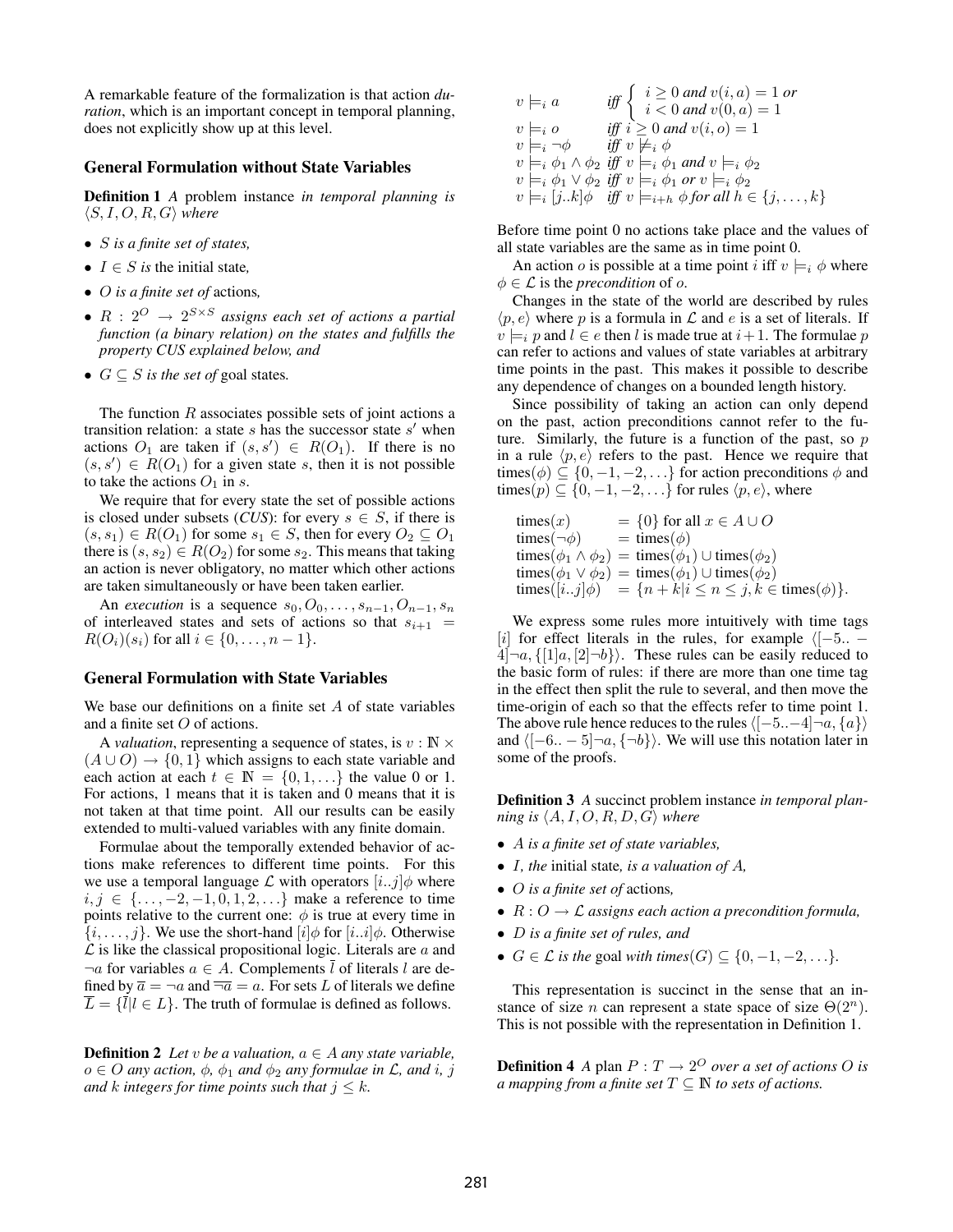**Definition 5** *The* execution *of a plan*  $P : T \rightarrow 2^O$  *for a problem instance*  $\langle A, I, O, R, D, G \rangle$  *is a sequence of states represented as a valuation which is obtained as follows, for all*  $o \in O$ *,*  $a \in A$  *and*  $i \geq 0$ *:* 

 $v(0, a) = I(a)$ ,

- $v(i, o) = 1$  *iff*  $o \in P(i)$ ,
- $v(i, a) = 1$  *if there is*  $\langle p, e \rangle \in D$  *with*  $a \in e$  *and*  $v \models_{i-1} p$ ,<br> $v(i, a) = 0$  *if there is*  $\langle p, e \rangle \in D$  *with*  $\exists a \in e$  *and*  $v \models_{i-1} v$ .  $v(i, a) = 0$  *if there is*  $\langle p, e \rangle \in D$  *with*  $\neg a \in e$  *and*  $v \models_{i-1} p$ ,<br> $v(i, a) = v(i-1, a)$  *if there is no*  $\langle n, e \rangle \in D$  *with*  $v(i, a) = v(i - 1, a)$  *if there is no*  $\langle p, e \rangle \in D$  *with*
- ${a, \neg a} \cap e \neq \emptyset$  such that  $v \models_{i-1} p$ .<br>  $x \downarrow b$  *defined* if  $v \models P(c)$  for all  $i > 0$ .

*This is only defined if*  $v \models_i R(o)$  *for all*  $i \geq 0$  *and*  $o \in P(i)$ and there are no  $\langle p, e \rangle$  and  $\langle p', e' \rangle \in D$  such that  $a \in e$  and  $\neg a \in e'$  and  $v \models_i p \land p'$  for some  $i \geq 0$ .

Our language can expressing durative actions, delayed effects, joint actions and actions with interfering effects.

Example 6 In traditional temporal planning languages a central notion is that of action duration. Some actions cannot temporally overlap. We can express that two actions  $o_1$  and  $o_2$ , respectively with durations 5 and 10, are not allowed to overlap. This is handled by the preconditions  $R(o_1)=[-10..0]\neg o_2$  and  $R(o_2)=[-5..0]\neg o_1$ .

An action  $o_1$  with duration 5 can have an immediate effect and an effect in the end of its duration. This is handled by rule  $\langle o_1, \{ [1]a_1, [5]a_2 \} \rangle$ .

An action  $o_1$  can only be taken simultaneously with  $o_2$ or  $o_3$ , not alone, as required by the precondition  $R(o_1)$  =  $o_2 \vee o_3$ <sup>1</sup>

Two actions  $o_1$  and  $o_2$  have an effect if taken close to each other at most 5 time points apart. This is expressed by the rule  $\langle (o_1 \wedge [-5..0]o_2) \vee (o_2 \wedge [-5..1]o_1), \{a\} \rangle.$   $\blacksquare$ 

More generally, the change in the state of the world can be an arbitrary function of the current and past values of state variables and current and past actions, over a finite past horizon. Any such function can be defined in terms of the temporal formulae and the rules for expressing change.

### Relation between Formulations

It is important that a language for a planning problem is sufficiently expressive for expressing every instance of the problem. It is easy to see that an action that changes the value of a variable to 1 if it was 0 and to 0 if it was 1 cannot be expressed in the classical STRIPS language. In this sense STRIPS is not sufficient for classical planning. Some more general classical languages can be reduced to STRIPS if we allow one action to be represented by several STRIPS actions, but this reduction is only applicable for planning problems with full observability.

In this section we will show that the formalization in Definition 3 is expressive enough for temporal planning. Most temporal planning languages do not have this property.

Our benchmark for temporal planning with discrete time is Definition 1: we will show that the language in Definition 3 can represent every problem instance representable as in Definition 1, *for an arbitrary assignment of valuations of* *state variables to states* and assuming that for some *n* any two states can be distinguished by their length  $n$  histories.

In Definition 1 states can be viewed as encoding information about actions which were started earlier and are still continuing. Hence we do not want to assign each state different values of the state variables: two states might differ only with respect to the actions that are being taken, but not with respect to the state variables.

One consequence of Theorem 7 is that temporal planning problems can be formalized without state variables: the bounded horizon system dynamics can be described exhaustively by using only actions. Of course, state variables often make more compact description possible.

**Theorem 7** Let  $\langle S, I, O, R, G \rangle$  be a problem instance in *temporal planning. Let A be a set of state variables and S' the set of all valuations*  $v : A \rightarrow \{0, 1\}$  *of A. Let*  $x : S \rightarrow S'$ *be an assignment of valuations to the states.*

*Let* n *be the length of the history needed for uniquely identifying a state in* S*. Then there is a succinct problem* instance  $\langle A, x(I), O, R', D, G'\rangle$  that has exactly the same *set of plans and associated executions.*

*Proof:* Brief sketch: The proof is based on the possibility of expressing any set of possible histories  $n$  steps back as a temporal formula. This way the preconditions of actions in  $\langle A, x(I), O, R', D, G' \rangle$  can be made to correspond exactly the situations in which the actions are possible in  $\langle S, I, O, R, G \rangle$  (also observing which other actions are simultaneously taken), the actions can be made to have exactly the desired effects, and the goal states can be exactly expressed as temporal formulae.

# Computational Complexity

The main results of this work are a simulation of deterministic Turing machines (DTM) with an exponential space bound by a temporal planning problem, showing the EXPSPACE-hardness of the problem, and a solution of the temporal planning problem by a nondeterministic Turing machine (NDTM) with an exponential space bound, showing its membership in EXPSPACE.

Definition 8 *A* nondeterministic Turing machine *is a tuple*  $\langle \Sigma, Q, \delta, q_0, g \rangle$  where

- Q *is a finite set of states (the internal states),*
- Σ *is a finite alphabet (the contents of tape cells),*
- $\delta$  *is a transition function*  $\delta$  :  $Q \times \Sigma \cup \{ |, \Box \}$   $\rightarrow$  $2^{\sum \cup \{|\}\times Q \times \{L,N,R\}}$
- q<sup>0</sup> *is the initial state, and*
- $\bullet$  *g* : *Q* → { $\exists$ , *accept*, *reject*} *is a labeling of the states.*

Configurations of an NDTM consist of a working tape (a sequence of cells each containing a symbol in  $\Sigma$ ), the location of the R/W head on the working tape, and an internal state in Q. At each computation step an NDTM makes one of the possible transitions as represented by  $\delta$ : depending on the current state and the symbol in the current cell, write a

<sup>&</sup>lt;sup>1</sup>This is not possible in Definition 1 because of CUS.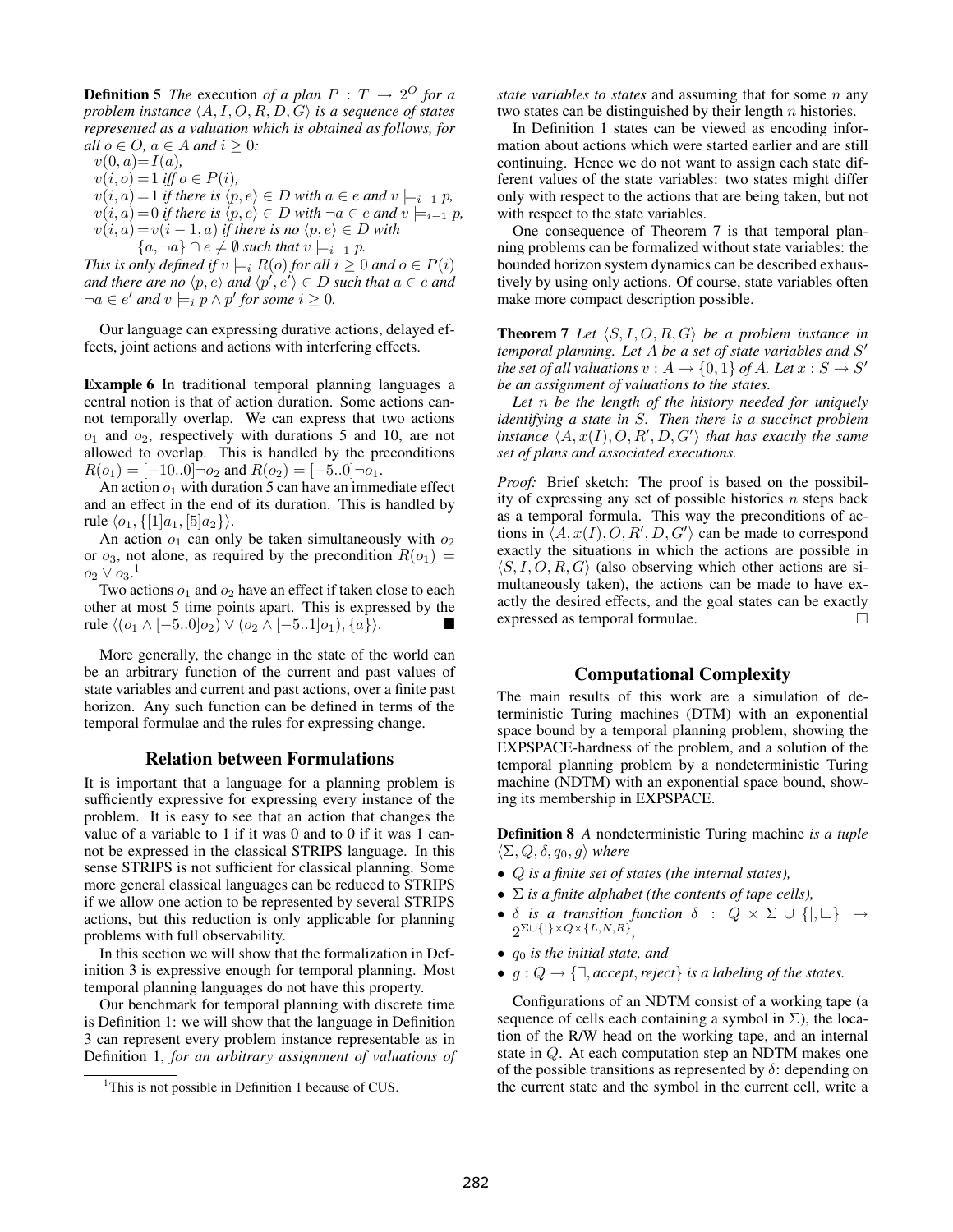symbol to the current cell, go to a new state, and move the R/W head to the left, right or don't move it.

The end-of-tape symbol  $\vert$  and the blank symbol  $\Box$  in the definition of  $\delta$  respectively refer to the beginning of the tape and to the unwritten part of the tape. It is required that  $s = |$ and  $m = R$  for all  $\langle s, q', m \rangle \in \delta(q, |)$  for any  $q \in Q$ , that is, at the left end of the tape the movement is always to the right and the end-of-tape symbol | may not be changed. For  $s \in \Sigma$ we restrict s' in  $\langle s', q', m \rangle \in \delta(q, s)$  to  $s' \in \Sigma$  which means that | can be written only when the R/W head is on the endof-tape symbol. The NDTM computation terminates upon reaching a state  $q \in Q$  such that  $g(q) \in \{\text{accept}, \text{reject}\}.$ 

We use the notation  $\sigma^i$  for the *i*th symbol of the string  $\sigma$ . The index of the first (leftmost) element is 1.

A deterministic Turing machine (DTM) is an NDTM with  $|\delta(q, s)| = 1$  for all  $q \in Q$  and  $s \in \Sigma \cup \{ |, \square \}.$ 

PSPACE is the class of decision problems that are solvable by deterministic Turing machines that use a number of tape cells bounded by a polynomial on the input length  $n$  for all but a finite number of input strings. Hence no configuration in the computation of the Turing machine has more than a polynomial number of non-blank tape cells. Analogously to PSPACE, EXPSPACE is the class of decision problems with an exponential space bound.

A problem *L* is *C-hard* if for all problems  $L' \in C$  there is a function  $f_{L'}$  that can be computed in polynomial time on<br>the size of its input and  $f_{L}(x) \in L$  if and only if  $x \in L'$ . the size of its input and  $f_{L'}(x) \in L$  if and only if  $x \in L'$ . A<br>problem is C counlate if it belongs to C and is C hard problem is *C-complete* if it belongs to C and is C-hard.

# Plan Length

Unlike in the classical planning problem where only the current state and not the past is relevant, in temporal planning the consequences of actions and the possibility of taking them depends on the past. References to past time points [i] in the rules and action preconditions makes it possible to refer to exponentially far in the past: exponentially in the size of the problem description assuming that the constants  $i$  in  $[i]$  are represented in binary (or any other base allowing a logarithmic representation of integers.)

Hence the successor of a state is determined by the current state and an exponential number of past states, which yields a doubly exponential upper bound  $2^{2^n}$  on the number of different situations, which is in stark contrast with the  $2<sup>n</sup>$  upper bound for classical planning. We show that a plan may indeed need to have this many actions.

# **Theorem 9** *For succinct problem instances of size*  $\mathcal{O}(n)$ *, the length of a shortest plan may be of the order*  $2^{2^n}$ *.*

*Proof:* The proof is based on forcing the plan to go through a sequence of  $2^{2^n} \cdot 2^n$  states which consists of  $2^{2^n}$  blocks of  $2^n$  states, representing an increasing sequence of  $2^n$  bit binary numbers. Least significant bits come first.

The construction uses the temporal operator  $[2^n]B$  for referring to past values of  $B$ , where  $n$  is proportional to the size of the problem instance. Let  $m = 2<sup>n</sup>$  be the number of bits in the binary number which is being incremented.

The problem instance is  $\langle A, I, O, R, D, G \rangle$  where:

- $A = \{S, F, B, C\}$  where S is true in the initial state only,  $F$  is true in states corresponding to the least significant bit,  $B$  is the current bit, and  $C$  is the carry.
- $I(S)=1, I(F)=1, I(B)=0, I(C)=0$
- $O = \emptyset$
- $R = \emptyset$
- The rules describing the system dynamics are as follows.

$$
D = \{ \langle S, \{-S\} \rangle, \langle F, \{-F\} \rangle, \\ \langle [-m](F \wedge [1] \neg S), \{[0]F\} \rangle, \\ \langle [-m+1](F \wedge [1] \neg S), \{[0]C\} \rangle, \\ \langle [-1]C \wedge [-m]B, \{[0] \neg B\} \rangle, \\ \langle [-1]C \wedge [-m] \neg B, \{[0]B, [0] \neg C\} \rangle, \\ \langle [-1] \neg C \wedge [-m]B, \{[0]B\} \rangle, \\ \langle [-1] \neg C \wedge [-m] \neg B, \{[0] \neg B\} \rangle \}
$$

The first rule makes  $S$  false at the time point 1. This variable is used by the third rule which, together with the second rule, makes  $F$  true exactly in those states which correspond to the least significant bit. The fourth rule detects that the current binary number has been processed and the next follows:  $C$  is set to 1. The fifth and the sixth rule increment the binary number by one: this is by replacing some of the least significant bits 011..11 by 100..00 (there is a 0 and zero or more 1s). The carry  $C$  indicates whether we are changing the current 1s to 0s, and after encountering the first 0 it is turned to 1 and  $C$  is made 0. The last two rules handle bits that don't change.

•  $G = [-m + 1.0]B$ 

The values of B at time points  $km$  to  $km + m - 1$  for any  $k \in \{0, \ldots, 2^{2^n} - 1\}$  is the binary representation of k.

We can modify the problem instance so that the only action in  $O = \{o\}$  has to be taken at every time point so that the plan consists of  $2^{2^n} 2^n - 1$  actions. the plan consists of  $2^{2^n} 2^n - 1$  actions.

The doubly exponential plan length is based on the possibility of making references to state variables' values at individual time points exponentially far in the past. Essentially, the current situation consists of the current values of the state variables and also exponentially many of their past values.

If the past time horizon is restricted to be polynomial in the problem size (for example if a *unary* encoding of i in  $[i]$  is used), or if no references to an exponential number of time points is made individually, only collectively, then the plan lengths are only exponential.

One such restriction is that all past references have the form  $[i..0]$  $\phi$  with  $i \leq 0$ . The truth of  $[i..0]$  $\phi$  is determined by the the number of time points since  $\phi$  was false the last time. This reduces the information in the current situation to be only polynomial in the size of the problem instance. This restriction still allows expressing constraints that for example forbid or require overlapping of two actions.

Actions having delayed effects arbitrarily far in the future can also be allowed by using a slightly more complex combination of constraints: an action with delayed effects may not overlap with another instance of itself and the effects are conditional on the past only in terms of formulae  $[i]_0$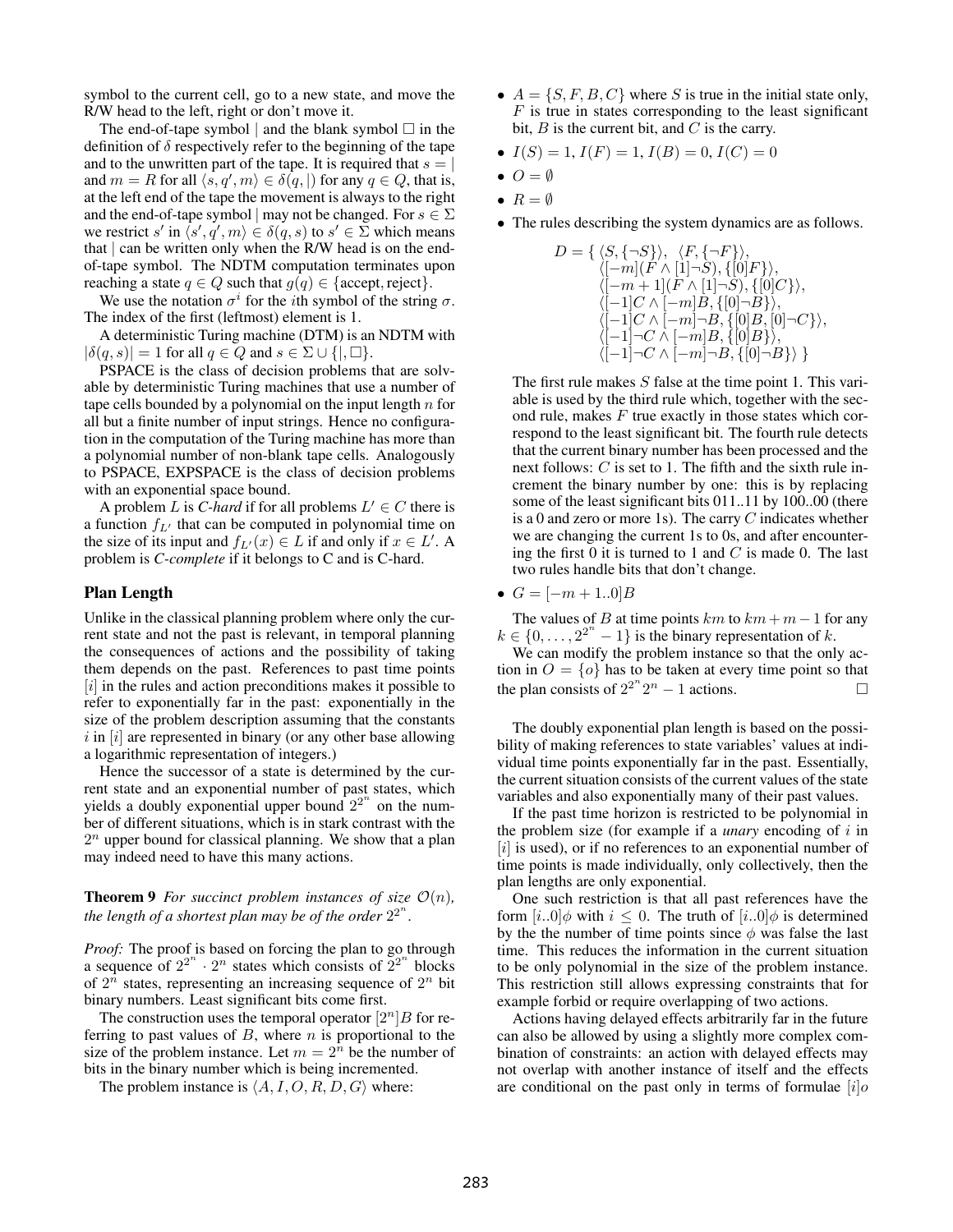and  $[i..0]\phi$ . In this case the delay and keeping track of the truth of  $[i]$ o and  $[i..0]$  $\phi$  can again be implemented with only a polynomial number of counters. An exponential number of counters is needed if an exponential number of actions can be active simultaneously. This condition is equivalent to an action having at different time points an exponential number of instances which overlap.

The restrictions which lead to  $\mathcal{O}(2^n)$  plan length also lead to PSPACE-membership of the plan existence problem. In these cases temporal planning is not more complex than classical planning. And indeed, under these restrictions the temporal planning problem is reducible to classical planning. We give a reduction from temporal to classical planning later in the connection with temporal PDDL which is closely related to a fragment of our planning language.

#### Difficulty of Planning

In the general case, with the possibility of doubly exponentially long plans, the plan existence problem for temporal planning is harder than for classical planning. The proof is based on an idea similar to that of the proof of Theorem 9.

Theorem 10 *The problem of testing whether a succinct problem instance has a plan is EXPSPACE-hard.*

*Proof:* We give a reduction of the halting problem of deterministic Turing machines (DTM) with an exponential spacebound to the plan existence question. The reduction can be done in polynomial time.

The key idea in the proof is the representation of Turing machine configurations as exponentially long state sequences, with each tape cell represented by one state. Let n be the length of the input and  $m = e(n)$  the exponential space bound. States at time points 0 to  $e(n)$  – 1 represent the initial configuration, states at time points  $e(n)$  to  $2e(n) - 1$ represent the next configuration, and so on. Previous contents of a cell can be accessed by  $[-e(n)]$ .

The state variable  $H$  indicates the location of the R/W head. The state variable  $S$  is true at time 0 but not later. The state variable F indicates a violation of the space bound.

State variables  $q \in Q$  refer to the current TM state, and they are only accessed at time points where  $H$  is true, corresponding to the R/W head location. State variables  $a \in \Sigma \cup \{|\}$  indicate tape cell contents.

The idea of the reduction is by the following Turing machine execution in which the transition between the first two configurations ( $m = 5$ ) writes b, moves the R/W head to the right, and changes the state from  $q_0$  to  $q_1$ .

|                  | 1st configuration |        |          |          |          | 2nd configuration |   |              |              |   |   |
|------------------|-------------------|--------|----------|----------|----------|-------------------|---|--------------|--------------|---|---|
|                  | $\theta$          | 1      | 2        | 3        | 4        | 5                 | 6 |              | 8            | 9 | . |
| S                |                   | $_{0}$ | $\theta$ | $\theta$ | 0        | 0                 | 0 | 0            | $\mathbf{0}$ |   |   |
| $\boldsymbol{F}$ | 0                 | 0      | 0        | 0        | 0        | 0                 | 0 |              |              |   |   |
| H                | 0                 | 1      | 0        | 0        | 0        | 0                 | 0 |              |              |   |   |
| $\boldsymbol{a}$ | 0                 |        | $\theta$ | $\theta$ | $^{(1)}$ | 0                 | 0 | $\mathbf{0}$ | 0            |   |   |
| b                | 0                 | 0      | 1        | 0        | 0        | 0                 |   |              |              |   |   |
|                  | 0                 | 0      | 0        |          | 1        | 0                 | 0 | $\Omega$     |              |   |   |
|                  |                   | 0      | 0        | 0        | 0        |                   | 0 | 0            |              |   |   |
| $q_0$            |                   |        |          |          |          |                   |   | $\mathbf{0}$ |              |   |   |
| $q_{1}$          | 0                 |        | ⋂        | O        | 0        | O                 |   |              |              |   |   |

Next we describe the DTM simulation in detail.

$$
I(S) = 1
$$
  
\n
$$
I(H) = 0
$$
  
\n
$$
I(a) = 0 \text{ for all } a \in \Sigma \cup \{\Box\} \ I(q_0) = 1
$$
  
\n
$$
I(q) = 0 \text{ for all } q \in Q \setminus \{q_0\}
$$

The goal is  $G = \bigvee_{q \in Q, g(q) = accept q} q \wedge \neg F$  which says that the current configuration is an accepting configuration and the space bound has not been violated. The initial configuration is generated by the following rules.

 $\langle S, \{\neg S, \sigma^1, \neg |, H\} \rangle$  $\langle S \wedge [1] \neg S, \{ [i] \sigma^i, [i] \neg H \} \rangle$  for all  $i \in \{2, \ldots, n\}$  $\langle S \wedge [1] \neg S, \{[i] \neg \sigma^{i-1}\} \rangle$  for all  $i \in \{2, \ldots, n\}$  st.  $\sigma^i \neq \sigma^{i-1}$  $\langle S \wedge [1] \neg S, \{[n+1] \Box, [n+1] \neg \sigma^n \} \rangle$ 

The first rule says what the first input symbol on the tape is and indicates that the R/W head is on the corresponding cell. The second and the third rules represent the rest of the input string. The fourth rule represents the rest of the working tape with blank symbols  $\Box$  in it.

For every  $q \in Q$  and  $a \in \Sigma \cup \{|\Box\}$  with  $\delta(q, a) =$  $\langle a', q', d \rangle$  the following rules simulate the movement of the R/W head and the state transition of the TM.

 $\langle$  $[-m+2](H \wedge a \wedge q), \{H, q'\} \cup Q \setminus \{q'\}\}\$  if  $d = L$  $\langle [-m+1](H \wedge a \wedge q), \{\neg H\}\rangle$  if  $d = L$  $\langle [-m](H \wedge a \wedge q), \{H, q'\} \cup Q \setminus \{q'\}\rangle$  if  $d = R$  $\langle [-m-1](H \wedge a \wedge q), \{\neg H\} \rangle$  if  $\underline{d=R}$  $\langle [-m+1](H \wedge a \wedge q), \{H, q'\} \cup Q \rangle \{q'\}\rangle$  if  $d = N$  $\langle [-m](H \wedge a \wedge q), \{\neg H\}\rangle$  if  $d = N$ 

The next rules respectively simulate writing a symbol to the current cell and detect violations of the space-bound.

$$
\langle [-m+1](H \wedge a \wedge q), \{a'\} \cup \Sigma \cup \{\square, \} \setminus \{a'\} \rangle
$$
  

$$
\langle [-m+1](H \wedge a \wedge q) \wedge [-m+2]], \{F\} \rangle \text{ if } d = R
$$

Additionally, two rules say that the contents of tape cells which are not under the R/W head do not change: for all  $a \in \Sigma \cup \{\Box, \Box\}$  we have

$$
\langle [-m+1](a \wedge \neg H), \{a\} \rangle \langle [-m+1](\neg a \wedge \neg H), \{\neg a\} \rangle.
$$

It is easy to verify that the change between two consecutive blocks of  $m$  states corresponds to a transition of the Turing machine, and therefore the simulation is faithful.  $\Box$ 

That shortest plans cannot be longer than  $2^{2^n}$  can be shown by an argument similar to that for the  $2^n$  upper bound for classical planning. Assume there are more than  $2^{2^n}$ states in the execution of a shortest plan which reaches the goals. Then there must be time points  $i$  and  $j$  so that their histories  $2^n$  steps back are the same. Now a shorter execution and a shorter plan can be constructed by skipping everything from  $i + 1$  until j, which contradicts the assumption. Hence shortest plans have length  $\mathcal{O}(2^{2^n})$ .

Theorem 11 *The problem of testing whether a succinct problem instance has a plan is in EXPSPACE.*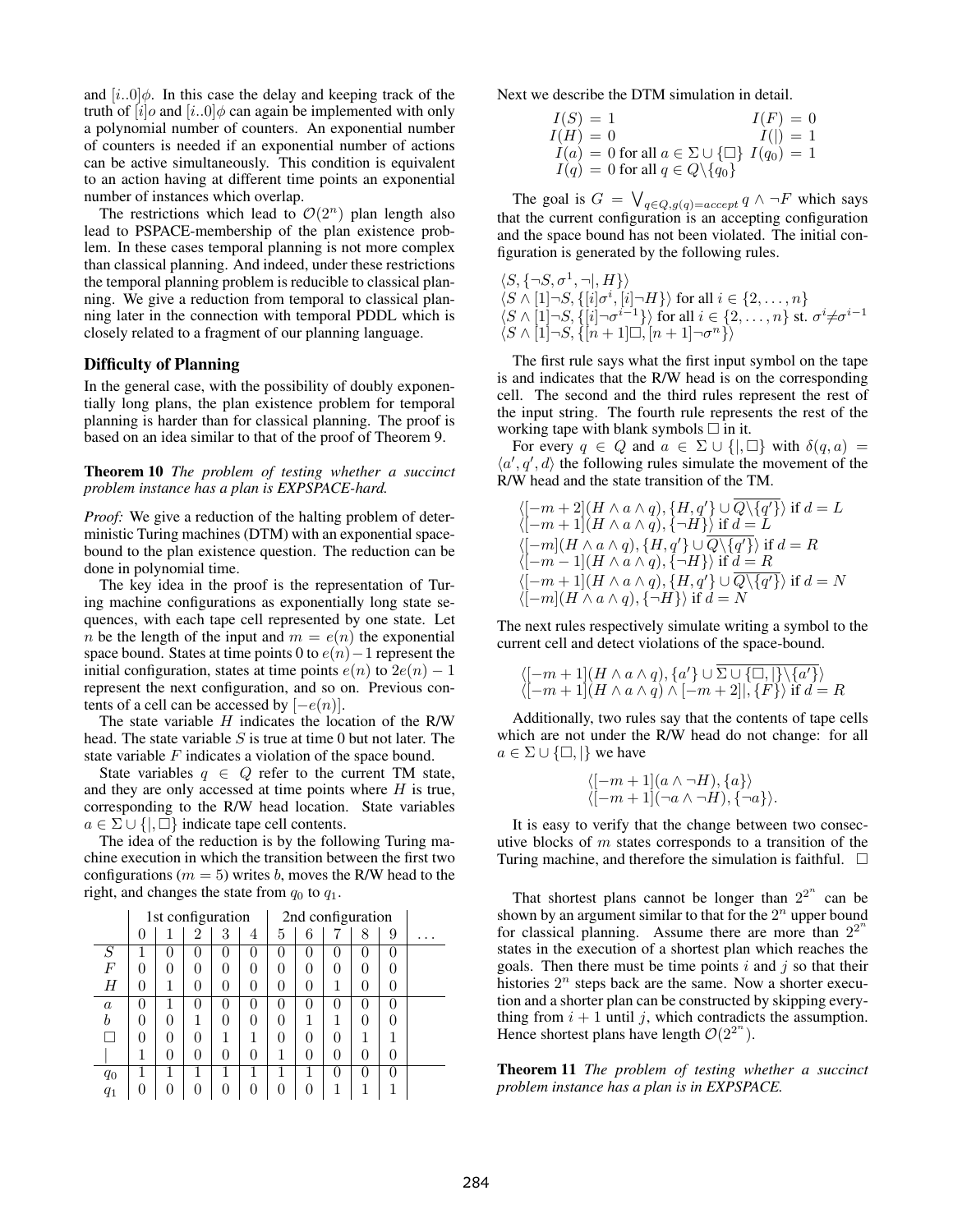*Proof:* Sketch: We show that the problem can be solved by a NDTM with an exponential space bound, and then use the fact that EXPSPACE=NEXPSPACE.

The NDTM starts from the initial state and guesses a sequence of  $2^{2^n}$  states. For counting the number of states encountered so far only  $\mathcal{O}(2^n)$  space is needed. For guaranteeing that the state sequence corresponds to a plan execution only an exponential size  $n$  window of the state sequence has to be maintained. Here  $n$  is the maximum  $n$  such that  $[-n-1..m]$  occurs in the problem description.

The NDTM accepts when reaching a time point  $i$  such that  $v \models_i G$  and rejects when the counter exceeds  $2^{2^n}$ .  $\Box$ 

# Implications to Temporal PDDL

The factors decreasing the complexity to PSPACE and reducing plan lengths to  $\mathcal{O}(2^n)$  directly imply the reducibility of large fragments of existing temporal planning languages to classical planning.

A main difference between our language and temporal PDDL (Fox & Long 2003) is that in the latter each action has a duration, change can only occur in the starting and ending points of actions, and the possibility of taking an action is determined by facts at its starting and ending points as well as during the action excluding the end points.

The main result of this section is a reduction from a large fragment of temporal PDDL to classical planning. The fragment, which we call discrete temporal PDDL, is characterized by the following restrictions.

- We ignore continuous change and continuous state variables because they easily lead to unsolvability (Helmert 2002) and are orthogonal to the temporal questions.
- No action can overlap with another instance of itself. This is necessary so that only one counter for each action is needed. Unrestricted overlapping would require an exponential number of counters. The importance of this property has never been understood before.
- Action durations are constant, i.e. independent of the state in which the action is taken. This restriction could be relaxed and we could allow a finite number of different durations for every action, but for simplicity of representation we restrict to constant durations.

Further, we use a discrete time model. PDDL under the above restrictions can always be discretized: there is a plan iff there is a plan over integer time points only (under a suitable choice of unit time.)

### Classical Target Language

Our target language is a classical planning language with some syntactic sugar which is all reducible to standard STRIPS planning in polynomial time and with only a relatively small polynomial size increase, even when the variables represent exponentially high integer values.

We consider sets  $A$  of state variables that take their values from a finite domain of integer values  $D =$  $\{-1, 0, 1, \ldots, m\}$ . Let  $s : A \rightarrow D$  be a state. We use the following atomic expressions about the values of state variables. They can be combined with the logical connectives.

- a means  $s(a) \neq 0$  (some of the variables are used like Boolean state variables: a means the value is non-zero and  $\neg a$  means that it is zero.)
- $a < k$  for an integer constant k means  $s(a) < k$ .

Based on the comparisons with  $\lt$  we can define syntactic shorthands:  $a \le k$  means  $a < k+1$ ,  $a > k$  means  $\neg (a \le k)$ , and  $a > k$  means  $\neg(a < k)$ .

Effects are defined as follows.

- $a := b+k$  means that a is assigned the value  $b+k$  where b is a state variable and  $k$  is an integer constant. Overflows and underflows result in the maximum and minimum values of the variable's domain, respectively. We use similarly assignments of constants  $a := k$ .
- a means  $a := 1$ , and  $\neg a$  means  $a := 0$ .

A classical action  $\langle p, e \rangle$  consists of a precondition p (a formula) and an effect e which is a set of pairs  $c \triangleright d$  where  $c$  is a formula and  $d$  is an atomic effect or a set of atomic effects. Each member of e expresses a conditional effect: if  $c$  is true then execute  $d$ .

### The Reduction

The idea of the reduction is simple: all the temporal aspects of PDDL are reduced to counters for time points. The reduction uses three classes of classical actions.

- Actions for indicating which temporal actions start at the current time point.
- One action for executing the *at start* effects of all actions starting at the current time point and the *at end* effects of all actions ending at the current time point. This action is executable only if the indicated actions are indeed executable: they do not conflict with each other or active actions that were started at earlier time points.
- Actions for progressing time: changing the values of all relevant counters corresponding to the time passing until a new temporal action is taken or until the end point of an active temporal action is reached.

Let  $O = \{o_1, \ldots, o_m\}$  be the temporal actions. For a temporal action  $o \in O$ , let  $AS(o)$  be the starting precondition (at start),  $AE(o)$  be the end precondition (at end), and  $OA(o)$ be the invariant condition (over all). These are all formulae. Let  $SE(o)$  be the starting effect (at start) and  $EE(o)$  the end effect (at end). These are sets of atomic effects. Let  $DU(o)$ be the action's duration (an integer).

We use state variables  $c_1, \ldots, c_m$  for counting the time remaining before an action ends. Their domain is from −1 to the maximum duration of any of the actions. When an action is started, its counter is set to its duration. The counter is decremented as time progresses. We use (Boolean) state variables  $a_1, \ldots, a_n$  for representing the state variables of the original temporal problem. Additionally, we have the variable  $F$  for indicating that the actions that progress time are free to execute (there are no action effects waiting to be executed at the current time point).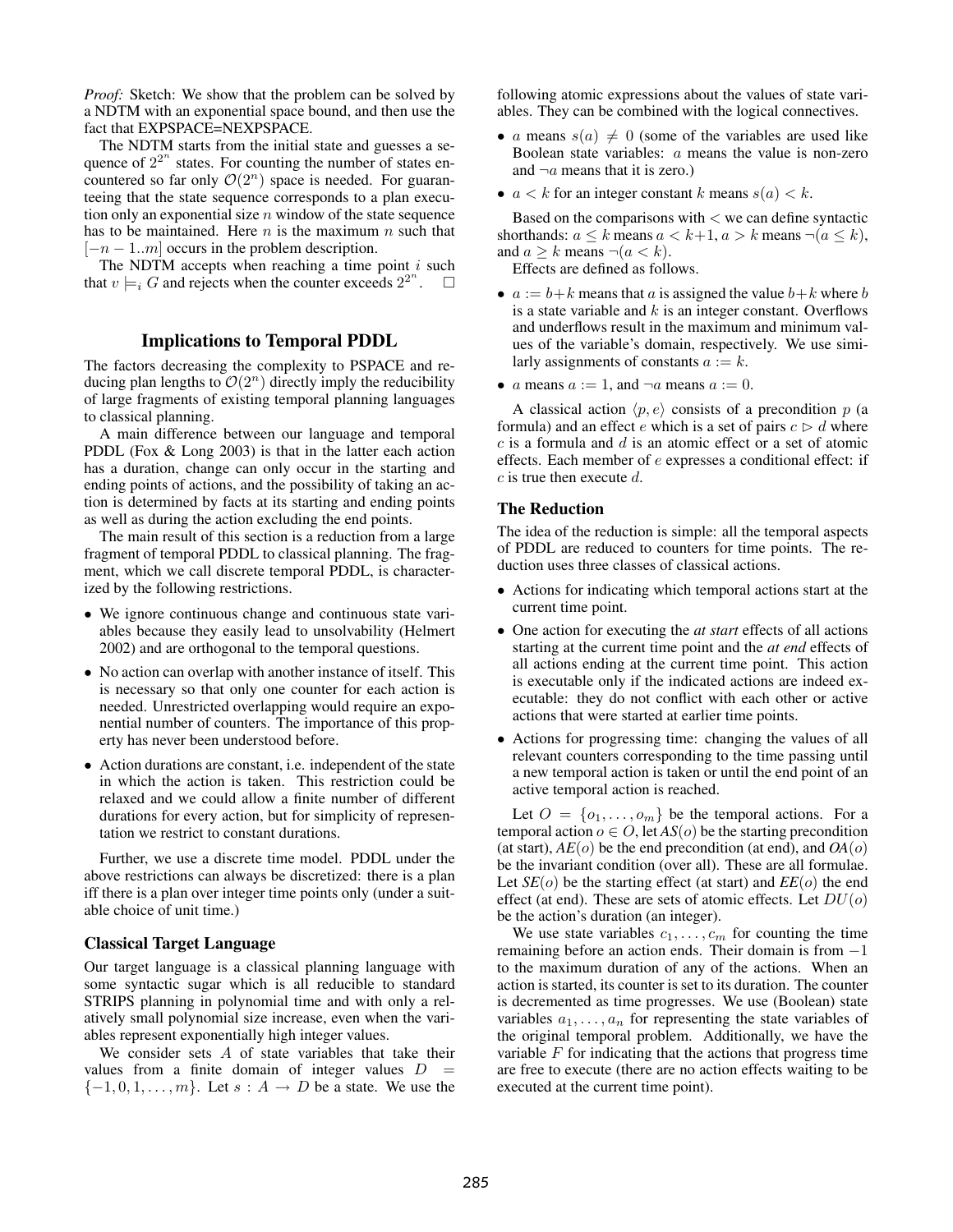In the initial state all the counters  $c_i$  have value  $-1$ , F has value *false*, and the remaining state variables have the same initial values as in the original temporal problem.

The goal formula is the original goal formula.

Actions for indicating the start of temporal actions simply set the corresponding counter to the action's duration. The action's precondition guarantees that another instance of the action is not already active.

$$
\langle c_i = -1, \{ \top \rhd c_i := DU(o_i), \top \rhd \neg F \} \rangle \text{ for action } i
$$

After zero or more actions have been activated in the current time point, their executability is tested, their *at start* effects are executed, *at end* conditions of actions ending at the current time point are tested, and the *at end* effects of earlier actions ending in the current time point are executed. All this is taken care of by one action.

• The precondition tests that the executability conditions of the current and earlier actions are not violated.

The precondition consists of the following tests for each of the original temporal actions  $o_i$ .

If the action's counter equals 0 then its *at end* condition must be true and no variable in it is changed by another action's *at start* or *at end* effect at the current time point:  $(c_i = 0) \rightarrow (AE(o_i) \land \phi)$ . Here  $\phi$  is conjunction of formulae  $\neg(c_j = 0)$  for actions  $o_j$  with *at end* effect changing a variable in the *at end* effect of  $o_i$  (excluding  $o_i$  itself) and formulae  $\neg(c_j = DU(o_j))$  for actions  $o_j$  with *at start* effect changing a variable in the  $at$  end effect of  $o_i$ .

If the action's counter equals its duration then its *at start* condition must be true and no variable in it is changed by another action's *at start* or *at end* effect at the current time point: this is analogous to the previous case for *at end*.

If the action's counter is  $\geq 1$  then its *over all* condition must be true<sup>2</sup>:  $c_i \geq 1 \rightarrow OA(o_i)$ .

• The action always makes F true with  $\top \rhd F$ .

For every action  $o_i$  in the original temporal problem instance the effect does the following.

If the action's counter equals its duration then execute its *at start* effects:  $c_i = DU(o_i) \triangleright SE(o_i)$ .

If the action's counter equals 0 then execute its *at end* effects:  $c_i = 0 \triangleright E E(o_i)$ .

Actions for progressing time decrease the values of all active counters with some amount. The preconditions of the actions require that no end point of an active action is passed.

It is sufficient to have one action for progressing time by 1 but a more practical alternative is use several with increments 1, 2, 4, 8, ... so that only a logarithmic number of actions is needed for progressing a long period of time.

We define an action for progressing time by  $t$ .

• The precondition tests that the effects for the current time point have been executed and that every counter  $c$  satisfies  $c \leq 0 \vee c \geq t$  so that no action end points are skipped.

- The action effect adds  $-t$  to every counter (but values are not decreased below −1) and further progression is prevented if an end point of an action is encountered.
- The action is

$$
\langle F \wedge \bigwedge_{i=1}^{m} (c_i \leq 0 \vee c_i \geq t),
$$
  
\n
$$
\{c_i := c_i - t | 1 \leq i \leq m\} \cup \{c_i = t \vartriangleright \neg F | 1 \leq i \leq m\}\rangle.
$$

Theorem 12 *Discrete temporal PDDL is polynomial-time reducible to classical planning.*

It is straightforward to extend the above translation to handle the conditional effects in temporal PDDL.

An inspection of instances of temporal planning problems described in research papers in the area and used in planning competitions did not turn up any problem instance which requires an action overlapping itself. Theorem 12 shows how to reduce all of these problems to classical planning.

### PDDL with Self-Overlapping Actions

The definition of temporal PDDL (Fox & Long 2003) does not make it clear whether an action can overlap with another instance of itself. Earlier we showed that temporal PDDL without such overlapping is polynomial-time reducible to classical planning. For temporal PDDL with selfoverlapping this is not possible because the plan existence problem is EXPSPACE-hard.

The simulation of EXPSPACE Turing machines in the proof of Theorem 10 can be modified to the temporal PDDL setting. For the simulation to be correct actions mapping the current configuration to the next have to be forced to take place at the right time intervals, corresponding to the relevant tape cells.

Like in the proof of Theorem 10 in the beginning of the interval of every tape cell actions for the changes to obtain the *next configuration* have to be taken. This involves copying the current cell content if the cell is not under the R/W head, writing new content to the current R/W location, and indicating the new position of the R/W head. Similarly to the proof of Theorem 10, one action needs to be executed for the new contents of the cell and two actions for setting the variable  $H$  for the R/W head position and the new internal state  $q \in Q$ . Additionally, other two actions respectively preceding and succeeding the said three actions are taken to enable the same steps for the next cell.

A small amount of book-keeping is needed to guarantee that if some of the actions corresponding to one cell are not taken, plan execution cannot proceed with actions corresponding to the next tape cell, to invalidate plans that do not correspond to faithful Turing machine simulations.

This simulation shows that the plan existence for temporal PDDL with self-overlapping actions is EXPSPACE-hard.

### Related Work

Cushing et al. (2007) show that their *temporally simple* languages can be reduced to plain classical planning in the trivial sense that no concurrent (overlapping) actions are required. They also show that there is no same kind of simple

<sup>2</sup> PDDL does not handle *over all* conditions and *at start/end* condition uniformly: for the former it suffices for them to be true but for the latter it is additionally required that no variables occurring in them change.